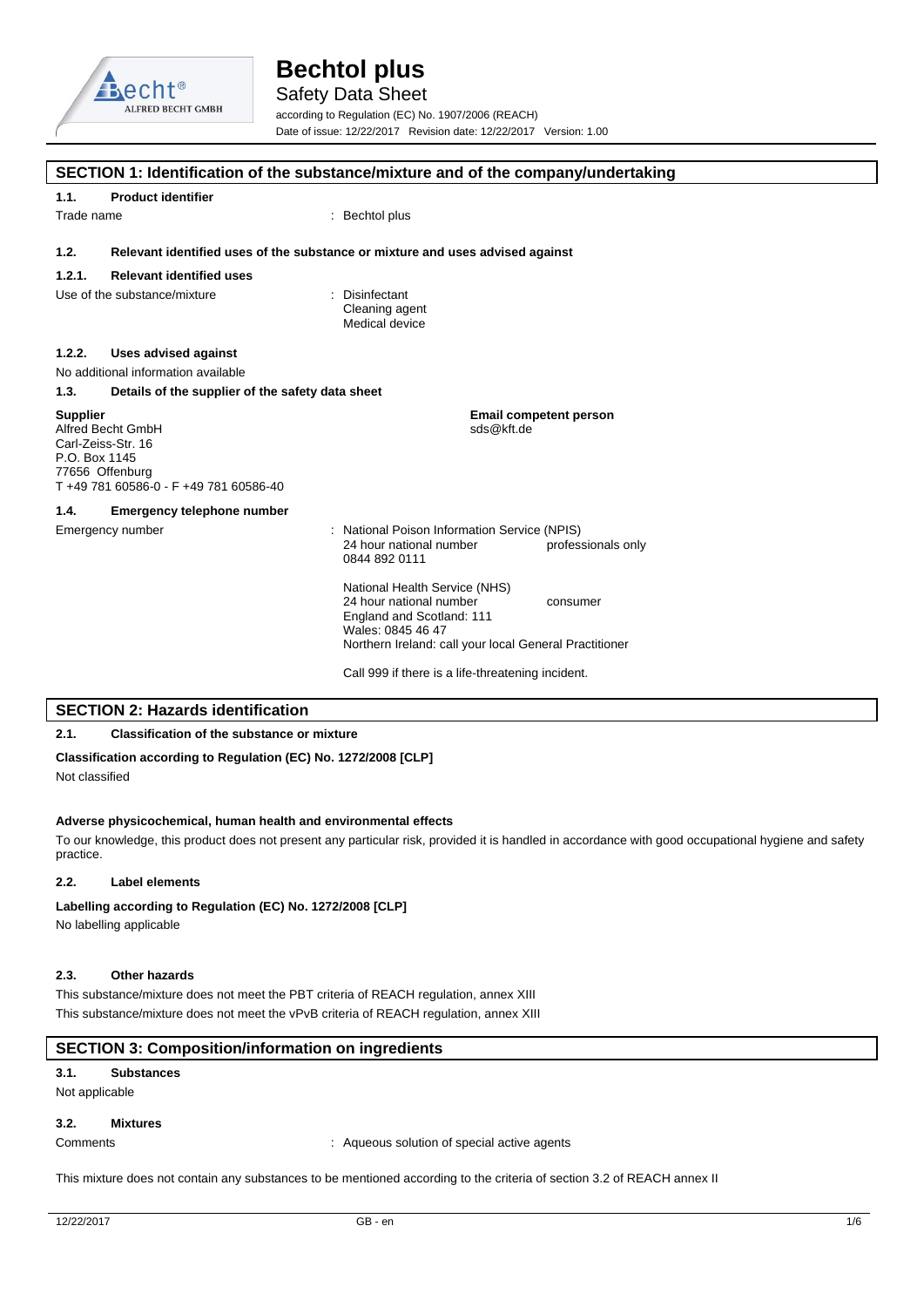### Safety Data Sheet

according to Regulation (EC) No. 1907/2006 (REACH)

### **SECTION 4: First aid measures**

#### **4.1. Description of first aid measures**

| 4.1.<br>Description of first aid measures |                                                                            |
|-------------------------------------------|----------------------------------------------------------------------------|
| First-aid measures general                | : In all cases of doubt, or when symptoms persist, seek medical attention. |
| First-aid measures after inhalation       | : Remove person to fresh air and keep comfortable for breathing.           |
| First-aid measures after skin contact     | : Wash skin with plenty of water.                                          |
| First-aid measures after eye contact      | : Rinse eyes with water as a precaution.                                   |
| First-aid measures after ingestion        | : Call a poison center or a doctor if you feel unwell.                     |

### **4.2. Most important symptoms and effects, both acute and delayed**

No additional information available

### **4.3. Indication of any immediate medical attention and special treatment needed**

Treat symptomatically.

| <b>SECTION 5: Firefighting measures</b>             |                                                                                                                                             |  |  |
|-----------------------------------------------------|---------------------------------------------------------------------------------------------------------------------------------------------|--|--|
| <b>Extinguishing media</b><br>5.1.                  |                                                                                                                                             |  |  |
| Suitable extinguishing media                        | Water spray. Dry powder. Foam. Carbon dioxide. Use extinguishing media appropriate for<br>surrounding fire.                                 |  |  |
| Unsuitable extinguishing media                      | : Strong water jet.                                                                                                                         |  |  |
| 5.2.                                                | Special hazards arising from the substance or mixture                                                                                       |  |  |
| Fire hazard                                         | $:$ No fire hazard.                                                                                                                         |  |  |
| Hazardous decomposition products in case of<br>fire | : Toxic fumes may be released. Carbon dioxide. Carbon monoxide. Phosphorus oxides.<br>Chlorine.                                             |  |  |
| 5.3.<br><b>Advice for firefighters</b>              |                                                                                                                                             |  |  |
| Protection during firefighting                      | : Do not attempt to take action without suitable protective equipment. Self-contained breathing<br>apparatus. Complete protective clothing. |  |  |
| Other information                                   | : Do not allow run-off from fire fighting to enter drains or water courses. Disposal must be done<br>according to official regulations.     |  |  |
|                                                     |                                                                                                                                             |  |  |

### **SECTION 6: Accidental release measures**

| 6.1.   | Personal precautions, protective equipment and emergency procedures |                                                                                                                                                                |  |
|--------|---------------------------------------------------------------------|----------------------------------------------------------------------------------------------------------------------------------------------------------------|--|
| 6.1.1. | For non-emergency personnel<br>Emergency procedures                 | : Ventilate spillage area.                                                                                                                                     |  |
| 6.1.2. | For emergency responders                                            |                                                                                                                                                                |  |
|        | Protective equipment                                                | : Do not attempt to take action without suitable protective equipment. For further information<br>refer to section 8: "Exposure controls/personal protection". |  |
| 6.2.   | <b>Environmental precautions</b>                                    |                                                                                                                                                                |  |

Avoid sub-soil penetration. Prevent entry to sewers and public waters.

### **6.3. Methods and material for containment and cleaning up**

| Methods for cleaning up | : Take up liquid spill into absorbent material. Take up mechanically (sweeping, shovelling) and<br>collect in suitable container for disposal. |
|-------------------------|------------------------------------------------------------------------------------------------------------------------------------------------|
|                         |                                                                                                                                                |

Other information **interval according to official regulations**. Disposal must be done according to official regulations.

### **6.4. Reference to other sections**

Information for safe handling. See section 7. Concerning personal protective equipment to use, see section 8. For further information refer to section 13.

|                  | <b>SECTION 7: Handling and storage</b>                       |                                                                                                      |
|------------------|--------------------------------------------------------------|------------------------------------------------------------------------------------------------------|
| 7.1.             | Precautions for safe handling                                |                                                                                                      |
|                  | Precautions for safe handling                                | : Ensure good ventilation of the work station. Wear personal protective equipment.                   |
|                  | Hygiene measures                                             | Do not eat, drink or smoke when using this product. Always wash hands after handling the<br>product. |
| 7.2.             | Conditions for safe storage, including any incompatibilities |                                                                                                      |
|                  | Storage conditions                                           | : Store in a well-ventilated place. Keep cool.                                                       |
| storage facility | Information about storage in one common                      | : Keep away from food, drink and animal feeding stuffs.                                              |
| 72               | Snacific and usale)                                          |                                                                                                      |

**7.3. Specific end use(s)**

```
No additional information available
```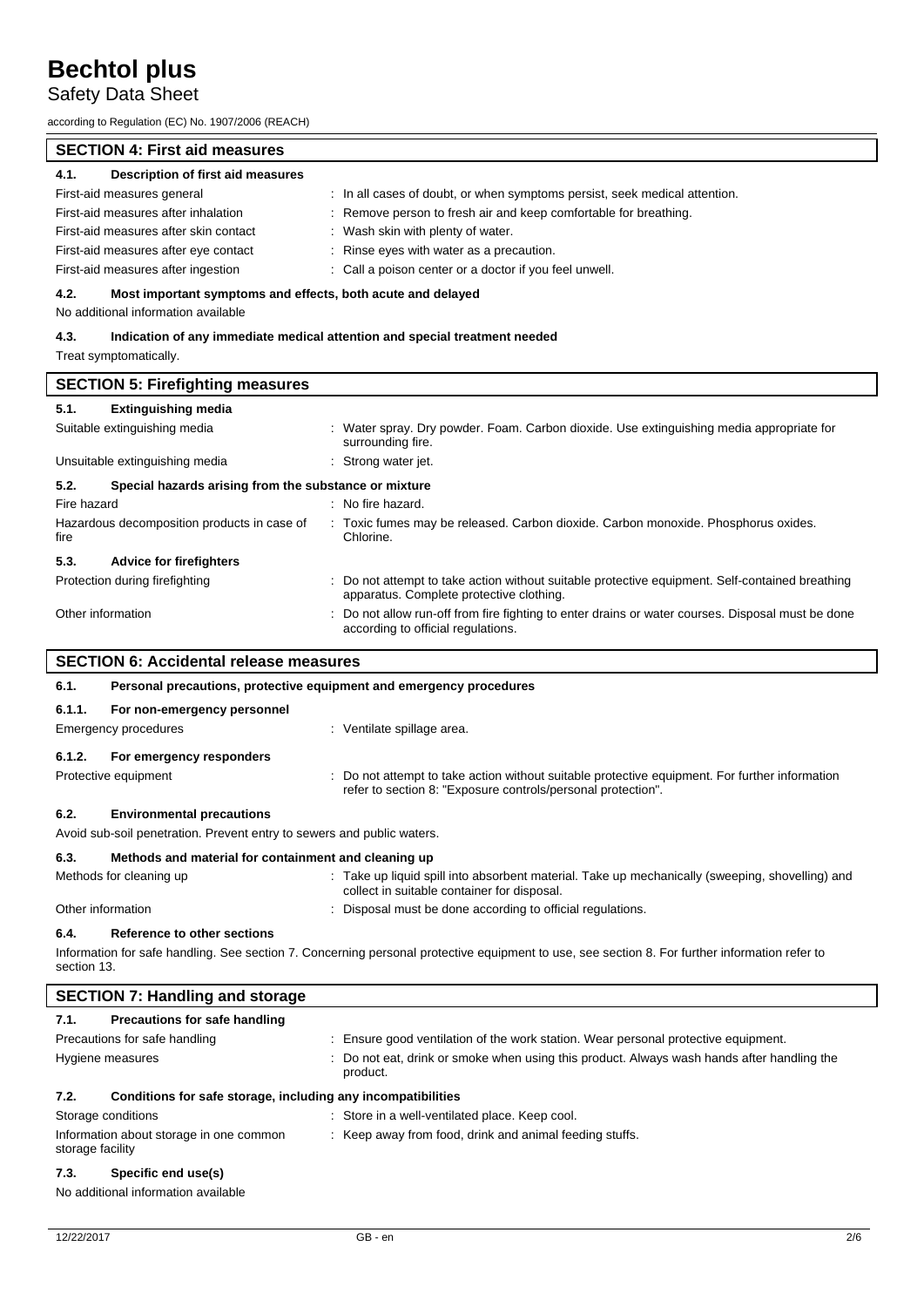### Safety Data Sheet

according to Regulation (EC) No. 1907/2006 (REACH)

### **SECTION 8: Exposure controls/personal protection**

### **8.1. Control parameters**

No additional information available

### **8.2. Exposure controls**

### **Appropriate engineering controls:**

Ensure good ventilation of the work station.

### **Hand protection:**

In case of repeated or prolonged contact wear gloves. EN 374. Choosing the proper glove is a decision that depends not only on the type of material, but also on other quality features, which differ for each manufacturer. Please follow the instructions related to the permeability and the penetration time provided by the manufacturer. Gloves must be replaced after each use and whenever signs of wear or perforation appear

### **Eye protection:**

Use splash goggles when eye contact due to splashing is possible

#### **Skin and body protection:**

Wear suitable protective clothing

### **Respiratory protection:**

In case of insufficient ventilation, wear suitable respiratory equipment. EN 143

### **Environmental exposure controls:**

Avoid release to the environment.

#### **Other information:**

Do not eat, drink or smoke when using this product. Avoid contact with skin and eyes.

### **SECTION 9: Physical and chemical properties**

| Information on basic physical and chemical properties<br>9.1. |                           |  |
|---------------------------------------------------------------|---------------------------|--|
| Physical state                                                | : Liquid                  |  |
| Appearance                                                    | clear.<br>÷               |  |
| Colour                                                        | colourless.               |  |
| Odour                                                         | lemon odour.              |  |
| Odour threshold                                               | No data available         |  |
| pH                                                            | No data available         |  |
| Relative evaporation rate (butylacetate=1)                    | : No data available       |  |
| Melting point                                                 | Not applicable            |  |
| Freezing point                                                | No data available         |  |
| Boiling point                                                 | No data available         |  |
| Flash point                                                   | No data available         |  |
| Auto-ignition temperature                                     | No data available         |  |
| Decomposition temperature                                     | No data available         |  |
| Flammability (solid, gas)                                     | Not applicable            |  |
| Vapour pressure                                               | No data available         |  |
| Relative vapour density at 20 °C                              | No data available         |  |
| Relative density                                              | No data available         |  |
| Solubility                                                    | Water: Miscible           |  |
| Log Pow                                                       | No data available         |  |
| Viscosity, kinematic                                          | No data available         |  |
| Viscosity, dynamic                                            | No data available         |  |
| <b>Explosive properties</b>                                   | Product is not explosive. |  |
| Oxidising properties                                          | No data available         |  |
| <b>Explosive limits</b>                                       | Not applicable            |  |
|                                                               |                           |  |

### **9.2. Other information**

No additional information available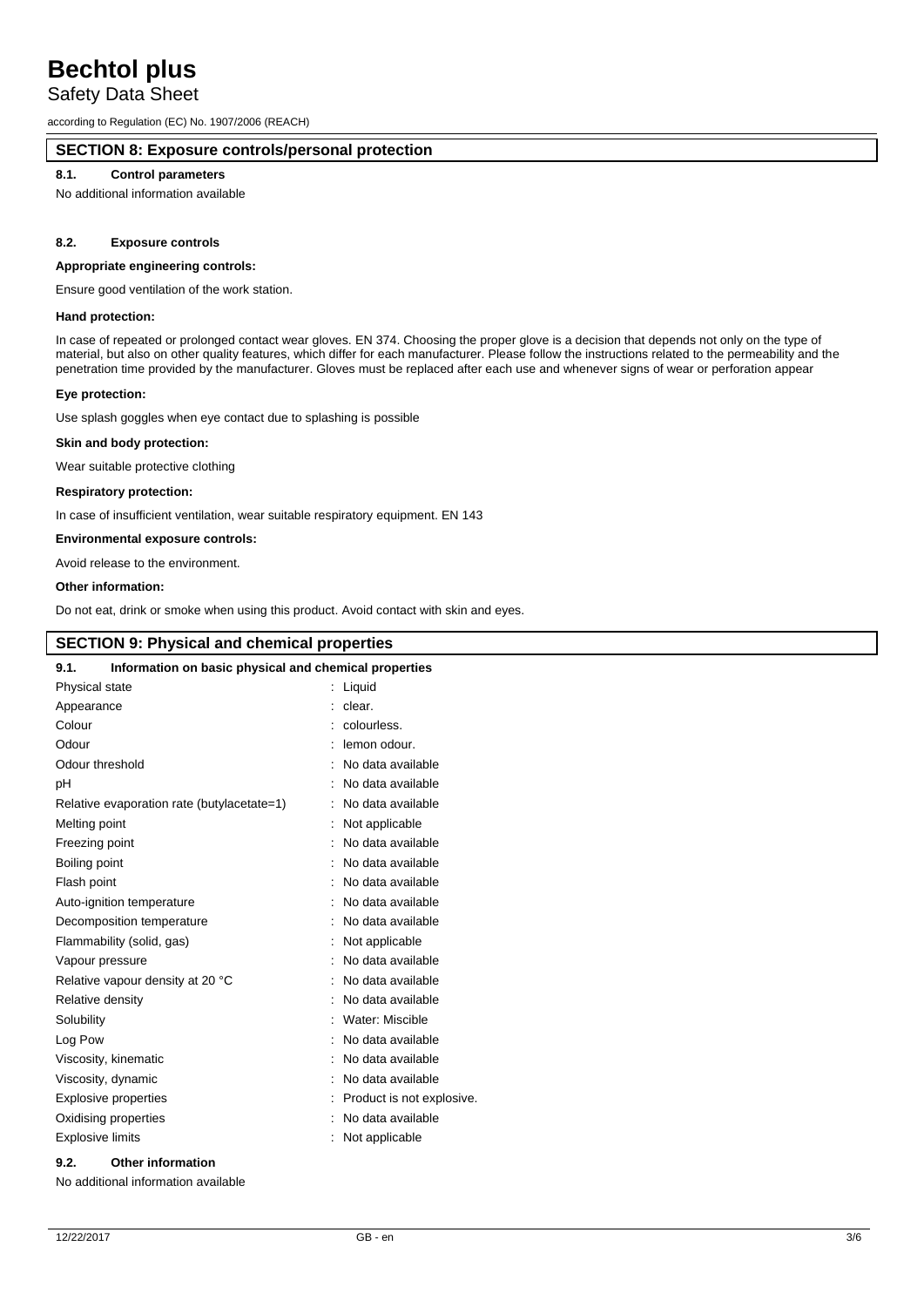### Safety Data Sheet

according to Regulation (EC) No. 1907/2006 (REACH)

### **SECTION 10: Stability and reactivity**

### **10.1. Reactivity**

The product is non-reactive under normal conditions of use, storage and transport.

### **10.2. Chemical stability**

Stable under normal conditions.

### **10.3. Possibility of hazardous reactions**

No dangerous reactions known under normal conditions of use.

### **10.4. Conditions to avoid**

No additional information available

### **10.5. Incompatible materials**

No additional information available

### **10.6. Hazardous decomposition products**

Under normal conditions of storage and use, hazardous decomposition products should not be produced.

### **SECTION 11: Toxicological information**

| Information on toxicological effects<br>11.1. |                                                                                     |
|-----------------------------------------------|-------------------------------------------------------------------------------------|
| Acute toxicity (oral)                         | : Not classified (Based on available data, the classification criteria are not met) |
| Acute toxicity (dermal)                       | : Not classified (Based on available data, the classification criteria are not met) |
| Acute toxicity (inhalation)                   | : Not classified (Based on available data, the classification criteria are not met) |
| Skin corrosion/irritation                     | : Not classified (Based on available data, the classification criteria are not met) |
| Serious eye damage/irritation                 | : Not classified (Based on available data, the classification criteria are not met) |
| Respiratory or skin sensitisation             | : Not classified (Based on available data, the classification criteria are not met) |
| Germ cell mutagenicity                        | : Not classified (Based on available data, the classification criteria are not met) |
| Carcinogenicity                               | : Not classified (Based on available data, the classification criteria are not met) |
| Reproductive toxicity                         | : Not classified (Based on available data, the classification criteria are not met) |
| STOT-single exposure                          | : Not classified (Based on available data, the classification criteria are not met) |
| STOT-repeated exposure                        | : Not classified (Based on available data, the classification criteria are not met) |
| Aspiration hazard                             | : Not classified (Based on available data, the classification criteria are not met) |

|                          | <b>SECTION 12: Ecological information</b> |                                                                                     |
|--------------------------|-------------------------------------------|-------------------------------------------------------------------------------------|
| 12.1.                    | <b>Toxicity</b>                           |                                                                                     |
| Acute aquatic toxicity   |                                           | : Not classified (Based on available data, the classification criteria are not met) |
| Chronic aquatic toxicity |                                           | : Not classified (Based on available data, the classification criteria are not met) |
| 12.2.                    | Persistence and degradability             |                                                                                     |
| <b>Bechtol plus</b>      |                                           |                                                                                     |

| שמות וטישכ                                                                             |                                  |  |
|----------------------------------------------------------------------------------------|----------------------------------|--|
| Persistence and degradability                                                          | The product has not been tested. |  |
| <b>Bioaccumulative potential</b><br>12.3.                                              |                                  |  |
| <b>Bechtol plus</b>                                                                    |                                  |  |
| Bioaccumulative potential                                                              | The product has not been tested. |  |
| Mobility in soil<br>12.4.                                                              |                                  |  |
| <b>Bechtol plus</b>                                                                    |                                  |  |
| Ecology - soil                                                                         | The product has not been tested. |  |
| <b>Results of PBT and vPvB assessment</b><br>12.5.                                     |                                  |  |
| <b>Bechtol plus</b>                                                                    |                                  |  |
| This substance/mixture does not meet the PBT criteria of REACH regulation, annex XIII  |                                  |  |
| This substance/mixture does not meet the vPvB criteria of REACH regulation, annex XIII |                                  |  |
|                                                                                        |                                  |  |

### **12.6. Other adverse effects**

No additional information available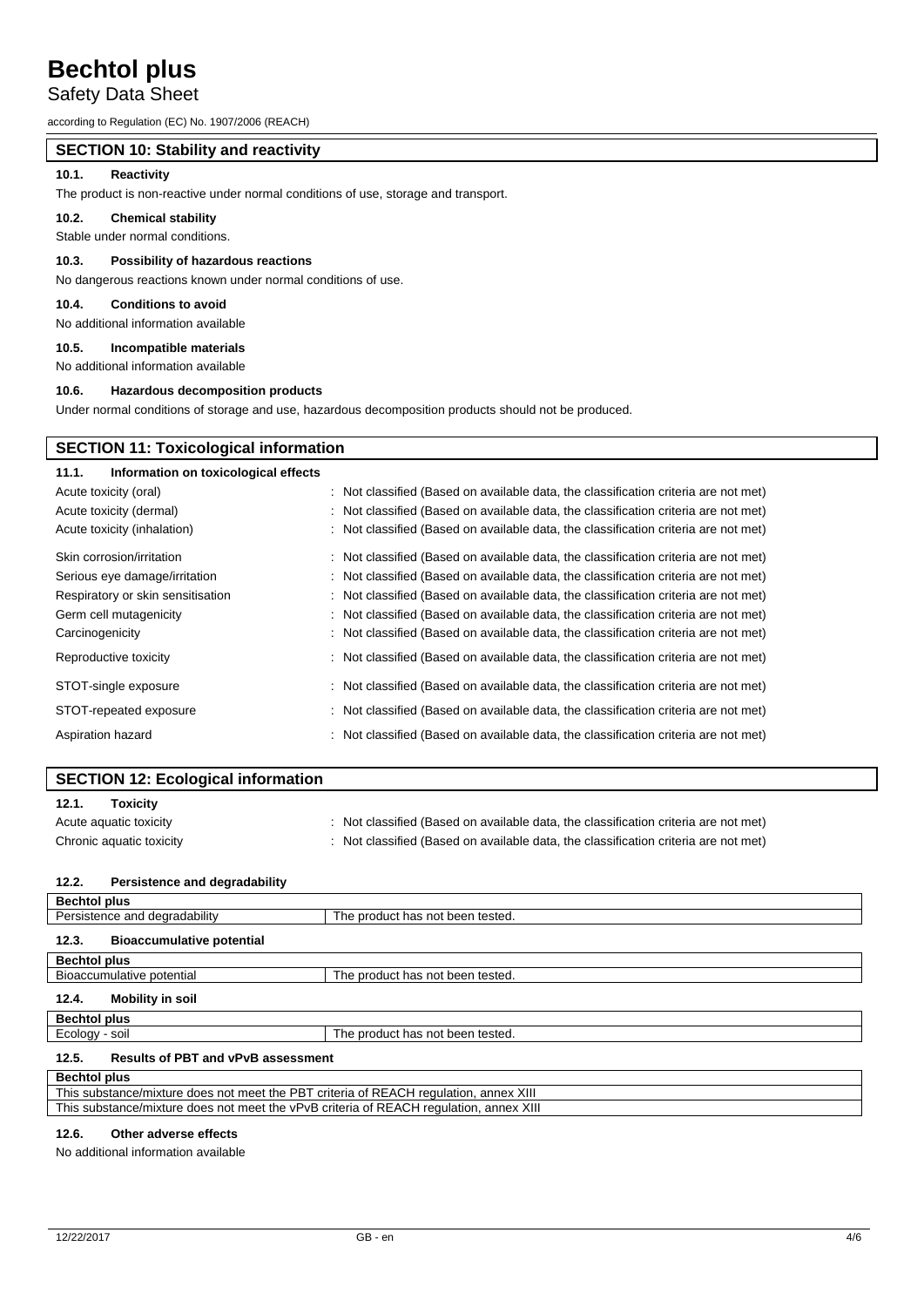### Safety Data Sheet

according to Regulation (EC) No. 1907/2006 (REACH)

### **SECTION 13: Disposal considerations**

### **13.1. Waste treatment methods**

Waste treatment methods : Disposal must be done according to official regulations. European waste catalogue. Do not dispose of with domestic waste. Do not discharge into drains or the environment.

### **SECTION 14: Transport information**

| In accordance with ADR / RID / IMDG / IATA / ADN |                                        |                |                |                |
|--------------------------------------------------|----------------------------------------|----------------|----------------|----------------|
| <b>ADR</b>                                       | <b>IMDG</b>                            | <b>IATA</b>    | <b>ADN</b>     | <b>RID</b>     |
| 14.1.<br>UN number                               |                                        |                |                |                |
| Not applicable                                   | Not applicable                         | Not applicable | Not applicable | Not applicable |
| 14.2.<br>UN proper shipping name                 |                                        |                |                |                |
| Not applicable                                   | Not applicable                         | Not applicable | Not applicable | Not applicable |
| 14.3.<br>Transport hazard class(es)              |                                        |                |                |                |
| Not applicable                                   | Not applicable                         | Not applicable | Not applicable | Not applicable |
| 14.4.<br>Packing group                           |                                        |                |                |                |
| Not applicable                                   | Not applicable                         | Not applicable | Not applicable | Not applicable |
| 14.5.                                            | <b>Environmental hazards</b>           |                |                |                |
| Not applicable                                   | Not applicable                         | Not applicable | Not applicable | Not applicable |
|                                                  | No supplementary information available |                |                |                |

#### **14.6. Special precautions for user**

**- Overland transport**

Not applicable

### **- Transport by sea**

Not applicable

### **- Air transport**

Not applicable

### **- Inland waterway transport**

Not applicable

### **- Rail transport**

Not applicable

**14.7. Transport in bulk according to Annex II of Marpol and the IBC Code**

Not applicable

### **SECTION 15: Regulatory information**

### **15.1. Safety, health and environmental regulations/legislation specific for the substance or mixture**

### **15.1.1. EU-Regulations**

Contains no REACH substances with Annex XVII restrictions Contains no substance on the REACH candidate list

Contains no REACH Annex XIV substances

Other information, restriction and prohibition regulations : A safety data sheet is not required for this product under Article 31 of REACH. This Product Safety Information Sheet has been created on a voluntary basis.

### **15.1.2. National regulations**

No additional information available

### **15.2. Chemical safety assessment**

No chemical safety assessment has been carried out

### **SECTION 16: Other information**

|            | Abbreviations and acronyms:                                                                     |     |  |
|------------|-------------------------------------------------------------------------------------------------|-----|--|
| <b>ADN</b> | European Agreement concerning the International Carriage of Dangerous Goods by Inland Waterways |     |  |
| ADR        | European Agreement concerning the International Carriage of Dangerous Goods by Road             |     |  |
| ATE        | Acute Toxicity Estimate                                                                         |     |  |
| 12/22/2017 | GB - en                                                                                         | 5/6 |  |